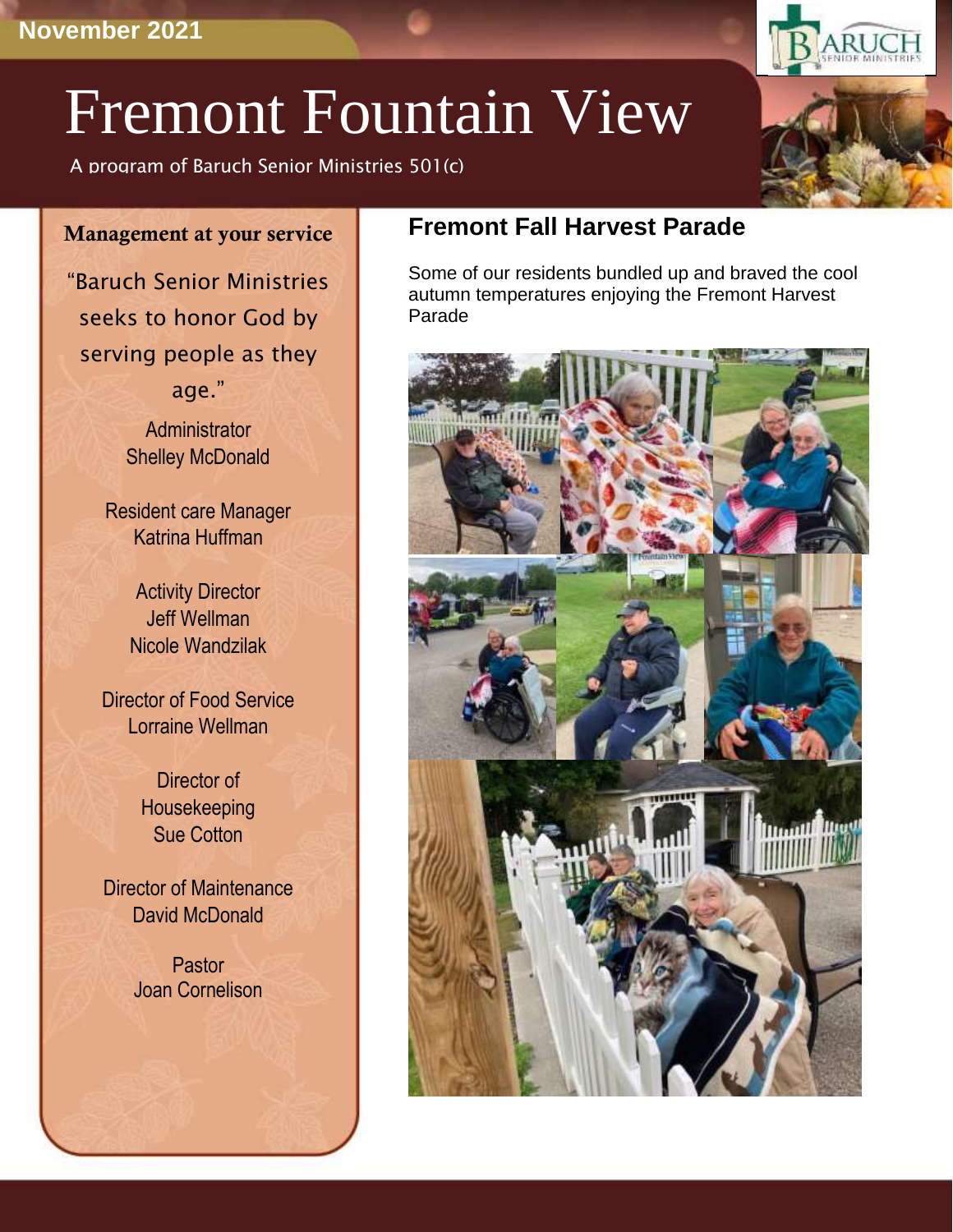## **New Activity Directors at Fremont Fountain View**



New staff changes in our activity Department Fremont Fountain View.

I would like to introduce myself and let you know that I am very excited to be taking over as the Activity director here at Fremont Fountain View.

My name is Jeff

Wellman and I have been employed here at FFV for the past year as one of the cooks in the dietary dept. I also hold our Sunday Church services for the FFV residents.

I am a Fremont resident and I am married with 9 children. I was a Children's Pastor and worship leader for several years, I also served four years in the Marine Corps.

I enjoy singing, photography, raising chickens and outdoor activities.

I am joined by Nicole Wandzilak as my codirector. Nicole has been employed here at FFV for the past 3 years as a Resident Care Specialist.

Nicole is married with one daughter and she enjoys photography, scrapbooking, drawing, fishing

Nicole and I are very excited about our new positions and look forward to working with the residents.

One focus that I am excited about is the introduction of many new activities for our memory care residents. We have already implemented some of these new activities and are pleased with the enthusiasm from both residents and staff.

## **November Resident of the Month**



positive attitude.

Pat also attends our Church services faithfully and does not hesitate to add her knowledge of Jesus during the message. It is a joy to watch Pat worship Jesus during the worship part of the service.

CONGRATULATIONS PAT! Job well done!

*\*REMINDER\**

*IF YOU WILL BE PICKING UP YOUR FAMILY MEMBER TO TAKE OUT FOR THANKSGIVING DAY OR CHRISTMAS DAY WE WOULD APPRECIATE A 48 HOUR NOTICE TO MAKE PREPERATIONS SO THAT EVERYTHING RUNS SMOOTHLY THANK YOU FOR YOUR HELP IN THIS MATTER!*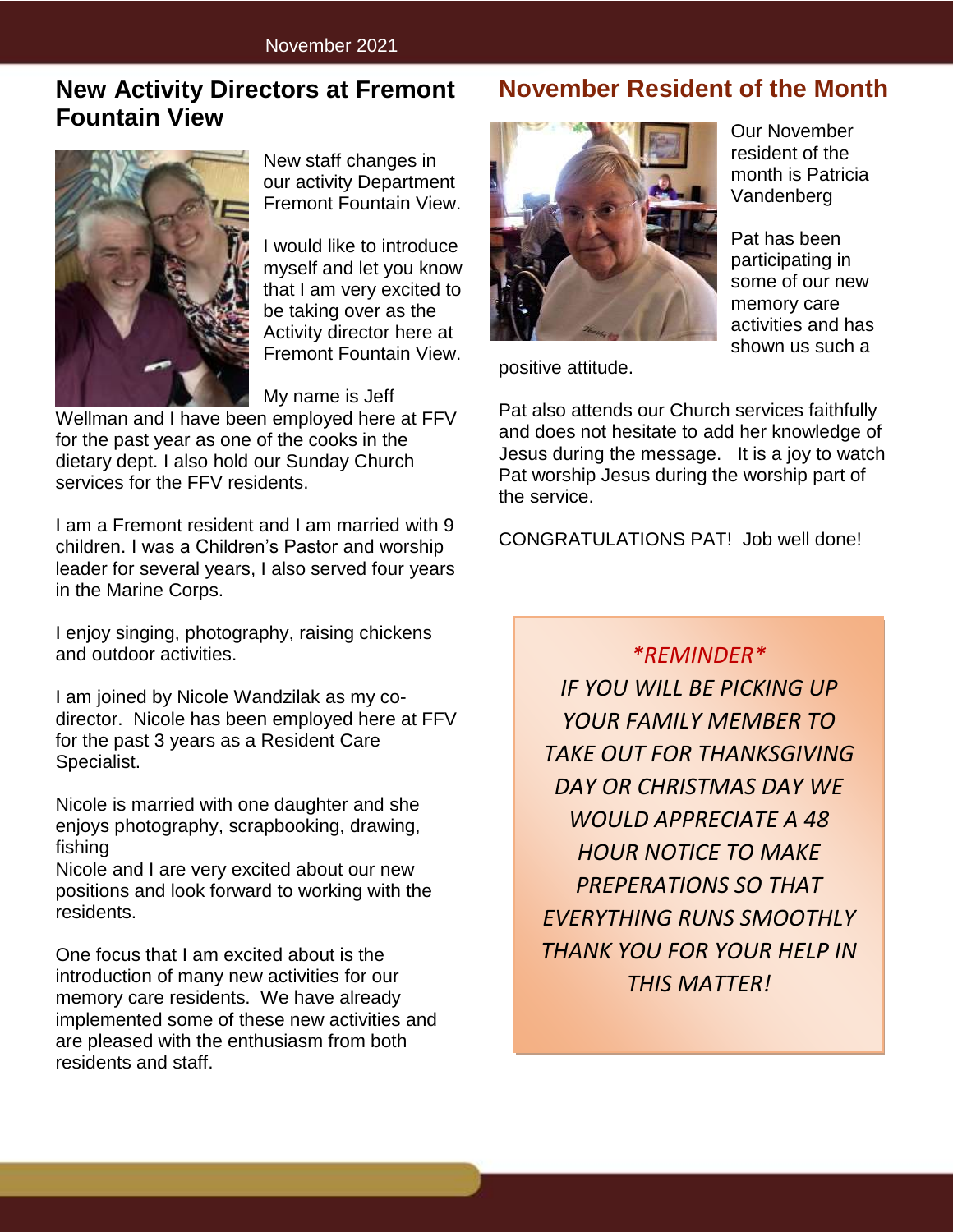

Fremont Fountain View will once again be participating in the Marine Corps Toys for Tots

We will be providing a drop off box for toy donations in our entry way.

We will be accepting donations from November 1<sup>st</sup> through November 31<sup>st</sup>



# **Fremont Fountain View Tree Lighting Service**



# Celebrate Life with the Lights of love

The Lighting of the Fremont Fountain View Community Christmas Tree will be

#### **Friday, December 10, 2021 (6:30pm)**

**At (Fremont Fountain View)**

**With a small donation you can place an ornament in Memory of or In Honor of a loved one on the Community Christmas Tree.**

The deadline for you to see your loved one's name(s) in the program, which you will receive the night of the lighting, is (date: Dec 3rd).

\*Join us for Light refreshments following the service